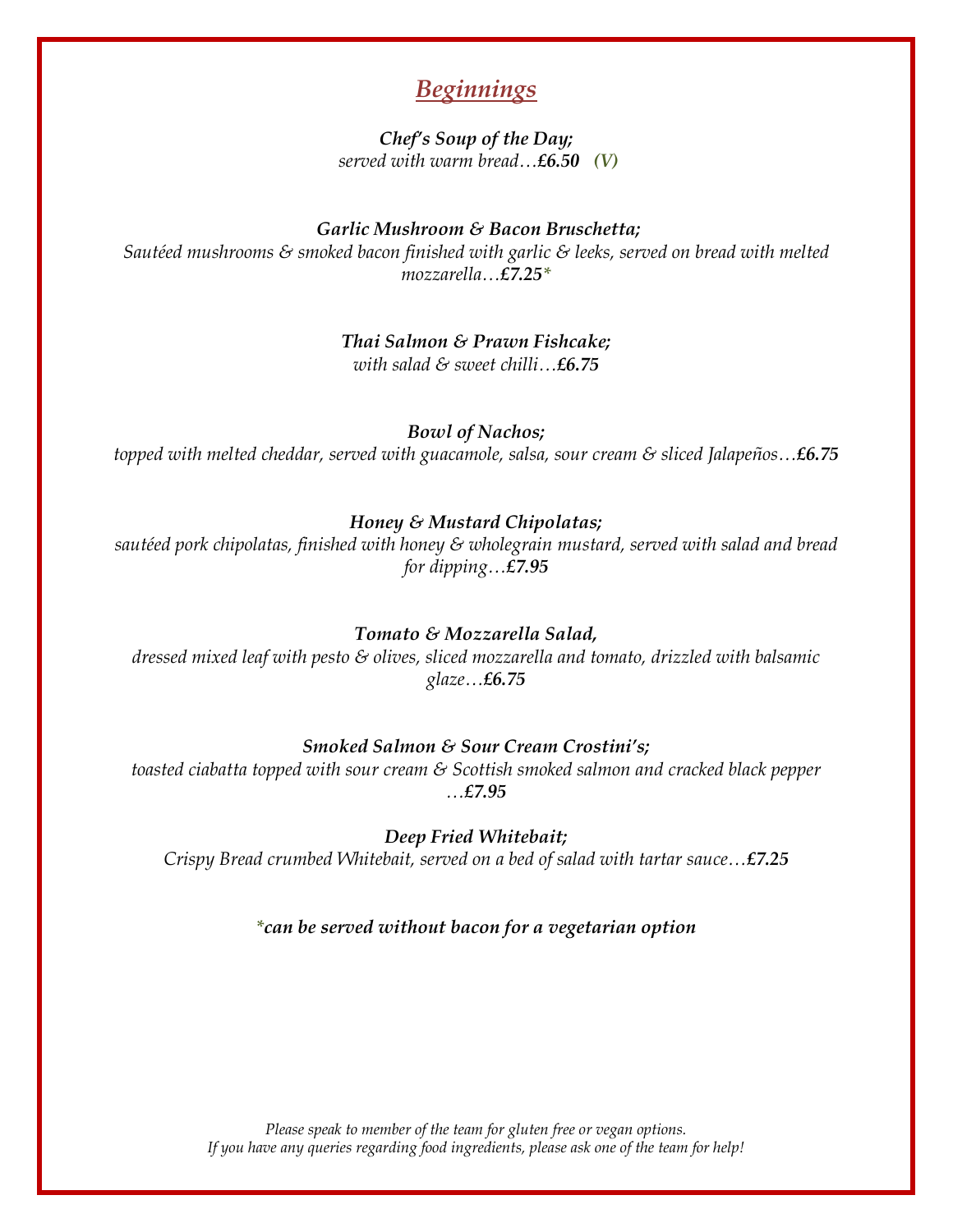# *Middles*

*Cajun Spiced Chicken Breast; Served with Cajun and crispy onion chips, coleslaw and bbq sauce…£15.35*

*Pan Fried Seabass;*

*On a bed of stir fried new potato, with olives and sun blushed tomato, finished with garlic & tomato…£14.75*

*Slow roasted Belly of Pork;*

*With crackling, on horseradish mash, with a peppercorn sauce, topped with onion rings…£14.95*

*Pan Fried Calves Liver and Bacon;*

*On a bed of mash with onion gravy, topped with beer battered onion rings…£14.95*

#### *Pollo Pesto;*

*Chicken breast wrapped in bacon, topped with melted mozzarella, served on creamy pesto new potatoes, finished with balsamic…£15.35*

> *Homemade Beef Burger; served in a floured bun, with chips, salad & relish…£12.50 Add cheese – 50p Add bacon - £1.00*

> *Deep Fried whole tail Scampi; with chips, tartar sauce & a lemon wedge Served with a choice of peas, mushy peas or salad…£11.95*

> *Cajun Battered Chicken Burger; served in a floured bun, with chips, salad & relish…£13.95*

*Thai Salmon & Prawn Fishcakes; served with chips, salad & sweet chilli glaze…£12.95*

# *The Red Lion Salads*

*Dressed mixed leaf with tomato, onion, peppers, olives, sun blushed tomatoes, parmesan shavings, croutons and crispy onions, finished with a Caesar dressing; choose your topping.*

*Grilled Chicken & Bacon…£15 Grilled Seabass Fillet…£14.25 Steak & Crispy Prawns…£16.95 Goats Cheese & Basil Tart…£13.95(V) Tomato, Mozzarella & Balsamic…£12.95(V)*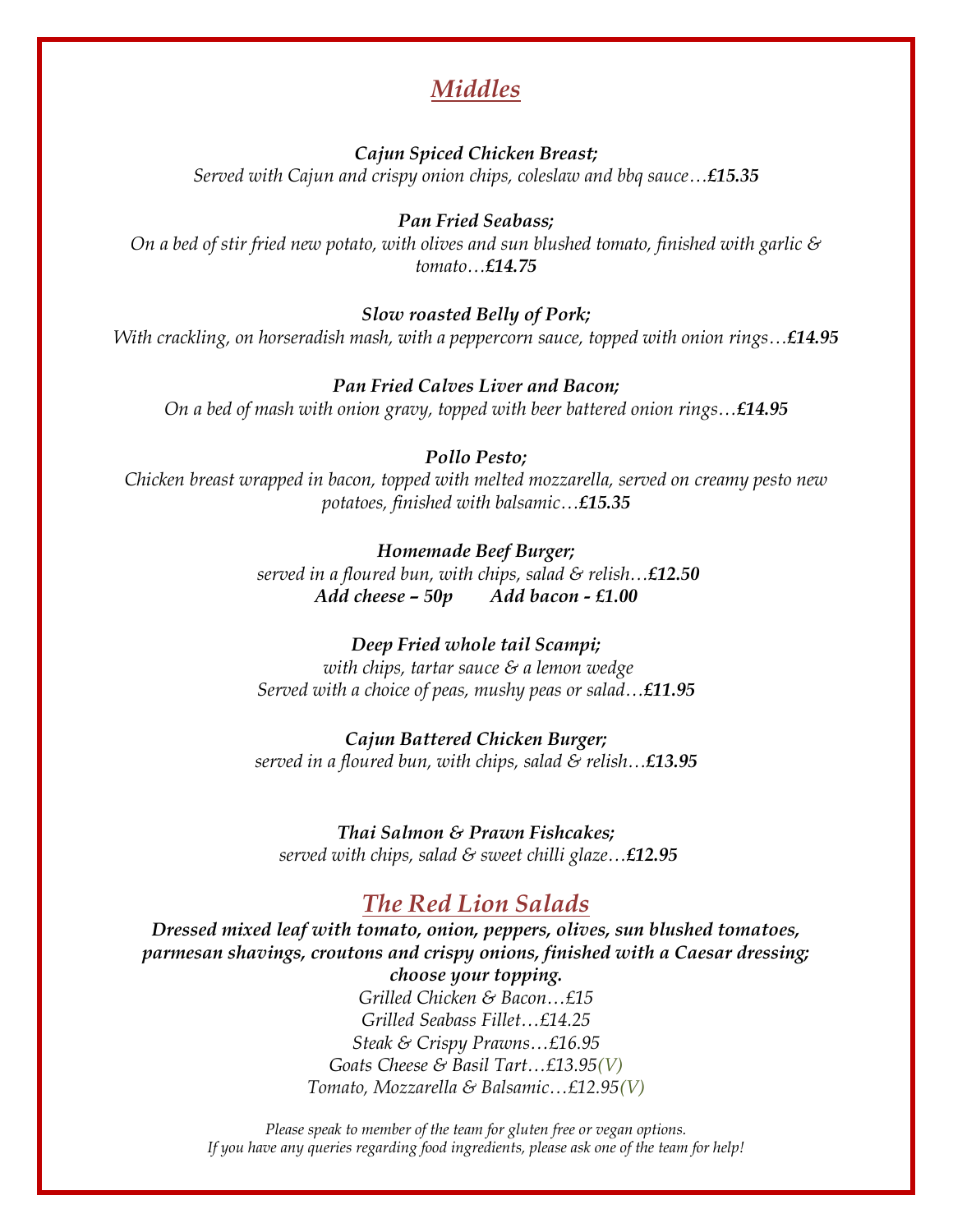# *Lighter bites*

## *Perfect partner to your pint! Or nibbles in our beautiful garden.*

*Seafood Platter;*

*breaded scampi, whitebait & tempura prawns served with salad & tartar…£7.75*

#### *Red Lion Potato Skins;*

*served on salad with sour cream, choose from cheese and bacon OR roasted mixed vegetable and cheese OR garlic mushrooms, leeks & bacon…£7.25(V)*

*Red Lion Grazing Board;* 

*Mixed cured meat, with olives, sundried tomatoes, hummus, salad, balsamic glaze & warm bread. OR Vege grazing board with deep fried falafel For One £6.95 For Two £9.95*

> *Portion of Chips…£3.50 Cheesy Chips…£4.00 Cheesy Chips & Bacon…£4.50 Cajun Spiced Chips…£3.75 The Red Lion Loaded Chips;*

*With smoked bacon, fried onion, jalapenos, melted cheddar and topped with crispy onions, served with sour cream & ketchup…£6.25*

> *Beer Battered Onion Rings…£2.35 Garlic Bread…£2.85 Cheesy Garlic Bread…£3.55*

> > *Basket Meals all at £7 Sausage & Chips Crispy Chicken & Chips Fish Fingers & Chips Falafel & Chips*

### *Available Monday-Saturday lunchtimes only:*

*Fresh Baked Ciabattas all at £7.95 With your choice of filling, served with a salad garnish, coleslaw and a small helping of chips:*

> *Mature Cheddar & Pickle Bacon, Brie & Cranberry Minute Steak with Fried Onions Tomato, mozzarella & pesto Fish Finger & Tartar Bacon, Lettuce and Tomato Sausage & Fried Onion or Vegetarian Sausage & Fried onion*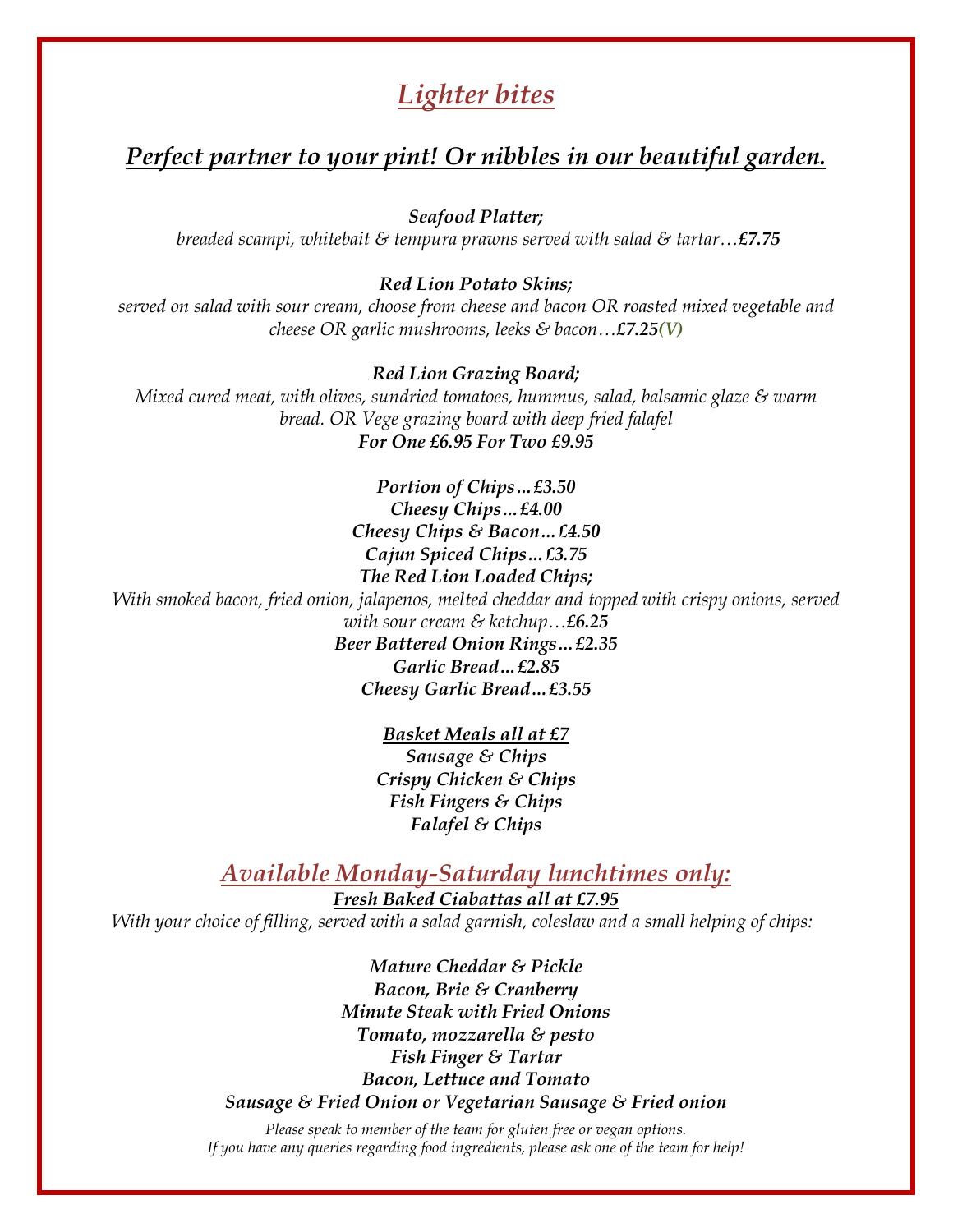# *Endings*

*Double Chocolate Cheesecake; Baked Chocolate Cheesecake on a chocolate biscuit base, with chocolate sauce and ice cream.*

*Raspberry Jam Sponge; Raspberry and Vanilla Sponge with a raspberry compote topping served with hot custard.*

*Chocolate truffle Brownie Torte; Chocolate Biscuit Base topped with Belgian chocolate mousse and brownie pieces served with ice cream.*

> *Chef's Choice Crumble; braised fruit & baked crumble served with ice cream or custard.*

*Chocolate Fudge Sundae; Warm chocolate sponge with ice cream, cream, chocolate sauce & chocolate sprinkles.*

*All priced at £7.00*

*Ice Cream Choose from Vanilla, Chocolate or Strawberry. Lemon Sorbet & Raspberry Coulis £4.95*

*Cheese and Biscuits A platter of Stilton, Brie and Mature Cheddar Finished with biscuits and chutney £7.50*

# *Coffee*

 *Filter Coffee…£2.00 Latte…£2.60 Cappuccino*… £2.40 **Hot Chocolate** ... £2.40  *Single Espresso…£1.60 Tea…£2.10 Mocha*… £2.95 *Floater Coffee*… £2.40

*Irish Coffee (Jameson's)…£4.80 French Coffee (Courvoisier)…£4.90 Seville Coffee (Cointreau)…£5.10 Calypso Coffee (Tia Maria)…£5.60 Irish Cream Coffee (Bailey's)…£5.70 Amaretto Coffee (Disaronno)…£5.10*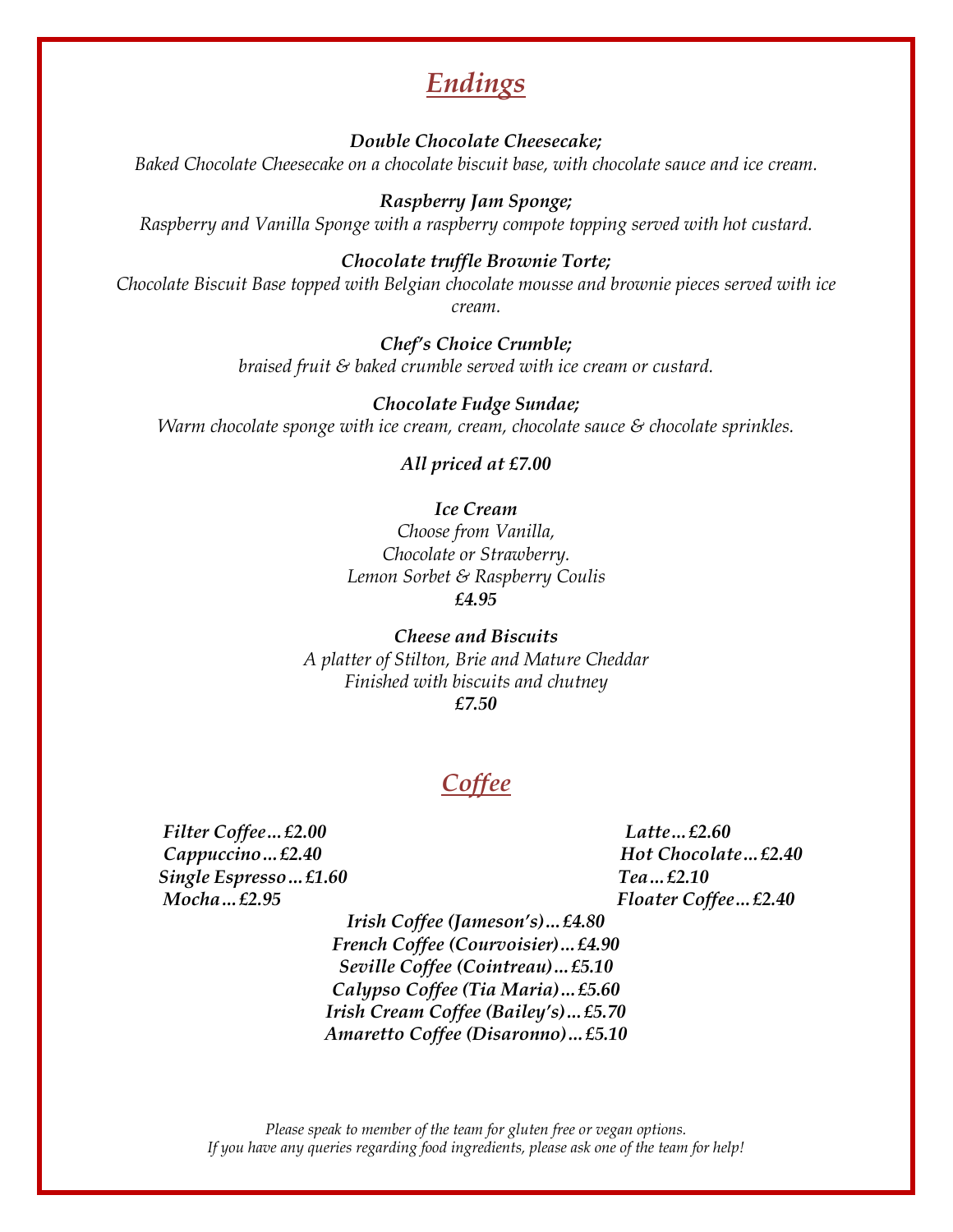



# *Little Lion's Menu*

### *Starters All at £2.35*

*Soup of the Day (v) Garlic Bread (v) Cheesy Garlic Bread (v) Nachos, topped with cheese and served with salsa (v)*

### *Mains All at £5.55*

*Homemade Beef Burger Pork Sausages Vegetable Sausages (v) Deep Fried Scampi Crispy Chicken Bites Cod Fillet Fish Fingers*

*All come with a choice of: Chips, New Potato or Mashed potato,*

*and:*

*Vegetables, salad or baked beans*

*For all the children who manage to eat all of their main meals we offer a free ice cream, you can choose from chocolate, strawberry and vanilla or a mixture of all 3 for those that cannot decide!*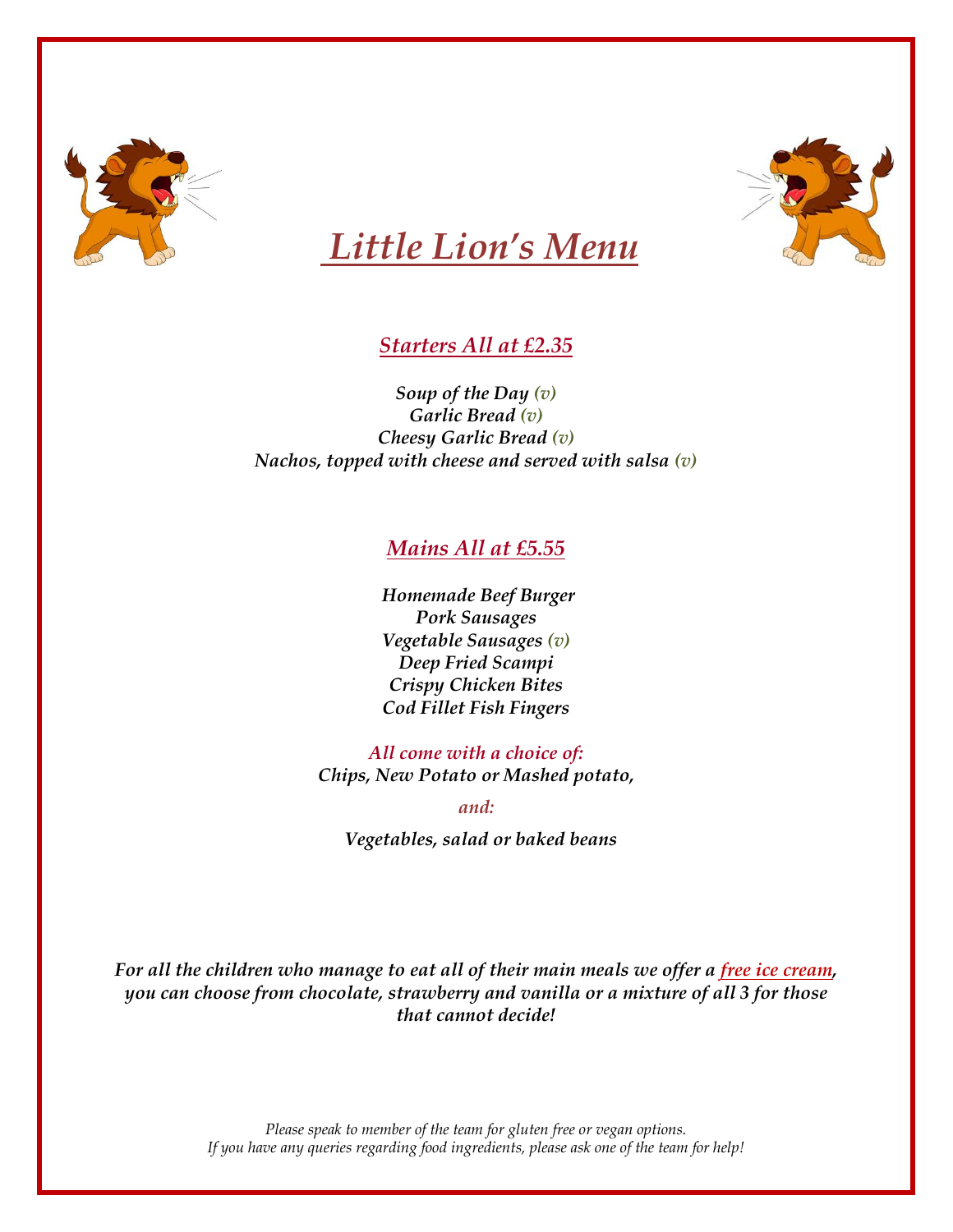### *Red Lion Steak*

*Sirlion steak, cut Fresh from the Joint and served by the ounce…£2.40 per ounce With grilled tomato, mushrooms & beer battered onion rings. Served with your choice of Chips, mash or new potato, & salad, vegetables or peas. (Minimum 5oz)*

*Surf & Turf;*

*6oz Sirlion , with scampi & crispy prawns; served with onion rings, chips & peas…£19.95*

*Add a sauce for £2.60 : Peppercorn Blue Cheese Rossini Garlic Butter*

### *Vegetarian Options*

*Vegetable Curry; served with rice, naan, poppadum & chutney…£13.95*

*Sage and cashew Nut Roast; with Roast potatoes, Yorkshire pudding, veg and gravy…£13.95*

*Curried Cauliflower & Vegetable Burger; served in a floured bun, with mango chutney, chips & salad...£13.95*

> *Vegetarian Sausages and mash; with onion gravy, onion rings and veg…£13.95*

*Goats Cheese, Basil & Tomato Tart; On a bed of leek mash, dressed with vegetable gravy…£13.95*

### *Sunday Roasts – (Available every Sunday 12pm-8pm) Beef or Pork;*

*Served with seasonal vegetables, roasted parsnips, braised red cabbage, carrot & swede mash, roasted potatoes, Yorkshire pudding and our meat gravy…£14.00*

*Mixed Roast; both meats, with extra potatoes, Yorkshire pudding and gravy…£15.20*

*Small Roasts and Vegetarian Roasts are also available.*